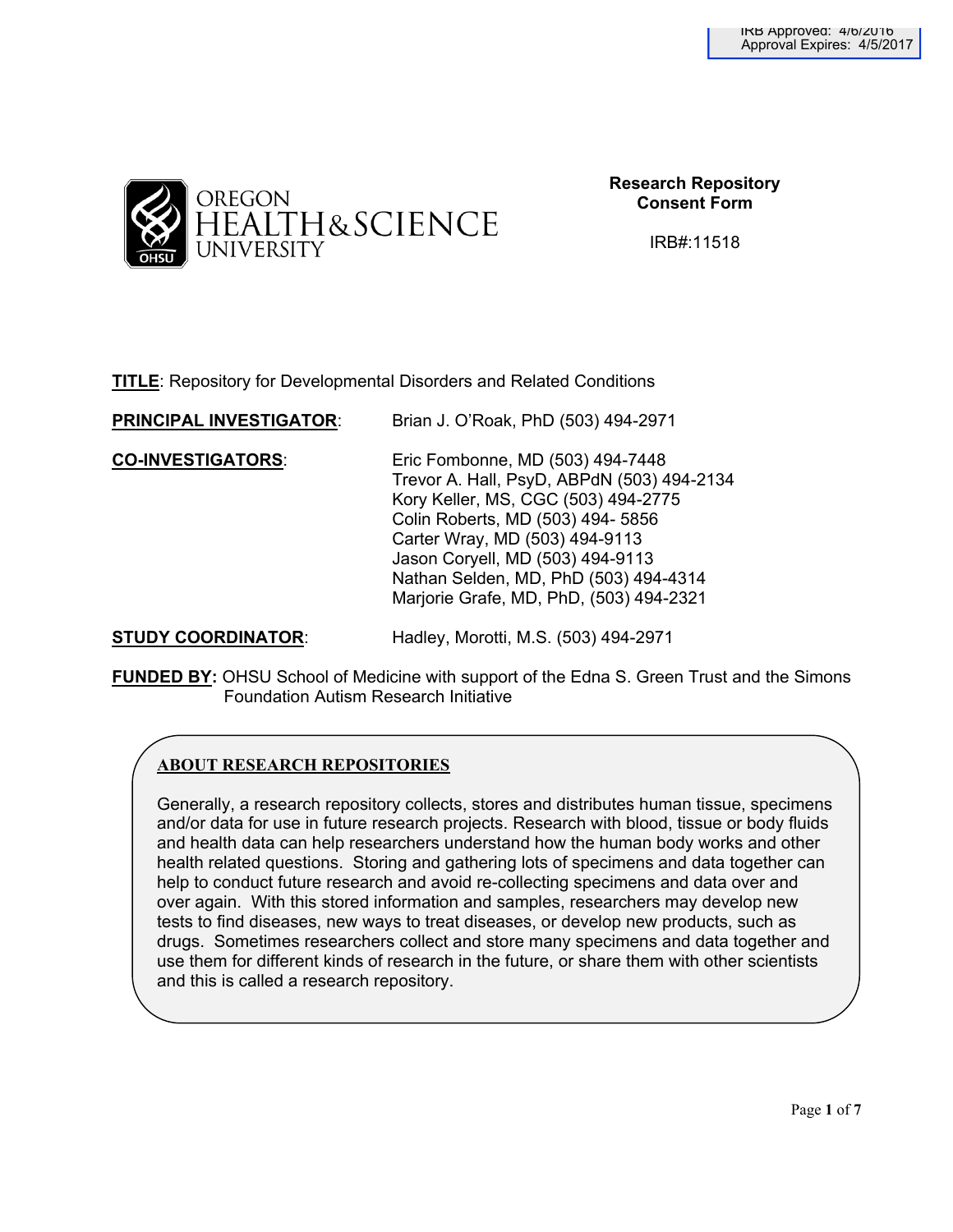# **PURPOSE**:

"You" means you or your child throughout this form.

The purpose of the repository is to collect biological samples and information from people with developmental disorders and their relatives. Information will be stored in a registry. The registry is a database that will track medical and family history information and will allow us to contact participants with new information about these disorders, including research study opportunities.

You have been invited to participate in this study because we believe that you may have a developmental disorder or related condition that may be the focus of a future research study. We are asking you to provide samples and information for a research repository. Through using these samples and information in future studies, we hope to help identify the underlying causes leading to developmental disorders and to develop new treatments.

Stored samples are often used for genetic research. Genes are the units of DNA—the chemical structure carrying your genetic information—that determine many human characteristics such as the color of your eyes, your height, and whether you are male or female.

The causes of many developmental disorders have not been identified. Genetic causes likely play a role in many cases; however, there are likely many different genetic risks for these disorders. We hope to determine how different gene changes might lead to developmental disorders.

We will compare the DNA from people with certain disorders to the DNA from people without those disorders to find the differences. We may also look at other biologic markers in these samples, such as protein or RNA. By combining this information with information from your medical records and tests you've taken, it may be possible to identify the genetic changes that are associated with your particular type of disorder.

If the steps that lead from the gene change to symptoms of developmental disorders can be found, treatments may be improved. Since we also will combine genetic information with information from your records, such as different people's responses to treatments, this project could lead to more knowledge about why certain people respond differently to a treatment. With such knowledge, future treatments potentially could become customized to a patient's unique genetic make-up.

The samples you provide will be processed, stored, and made available for other research studies. Your samples and information will be stored indefinitely. In the future, your samples and information may be given to other researchers as part of the ongoing search for more information on these disorders. This may include depositing information obtained from your DNA, your medical records, and other assessments in public research databases.

## **WHAT SPECIMENS/DATA WILL BE COLLECTED?**

The specimens collected may include blood, saliva, and discarded or previously stored surgically removed tissue. The study staff will clarify which of the following specimens and information you will be asked to provide.

We will ask for information about your health history, daily life, and family history. We may ask you to complete additional tests related to learning and memory, social interactions, and daily living skills. We may ask your permission to contact your health care provider to obtain information about your health, such as psychological assessments, reports from any clinical assessments, brain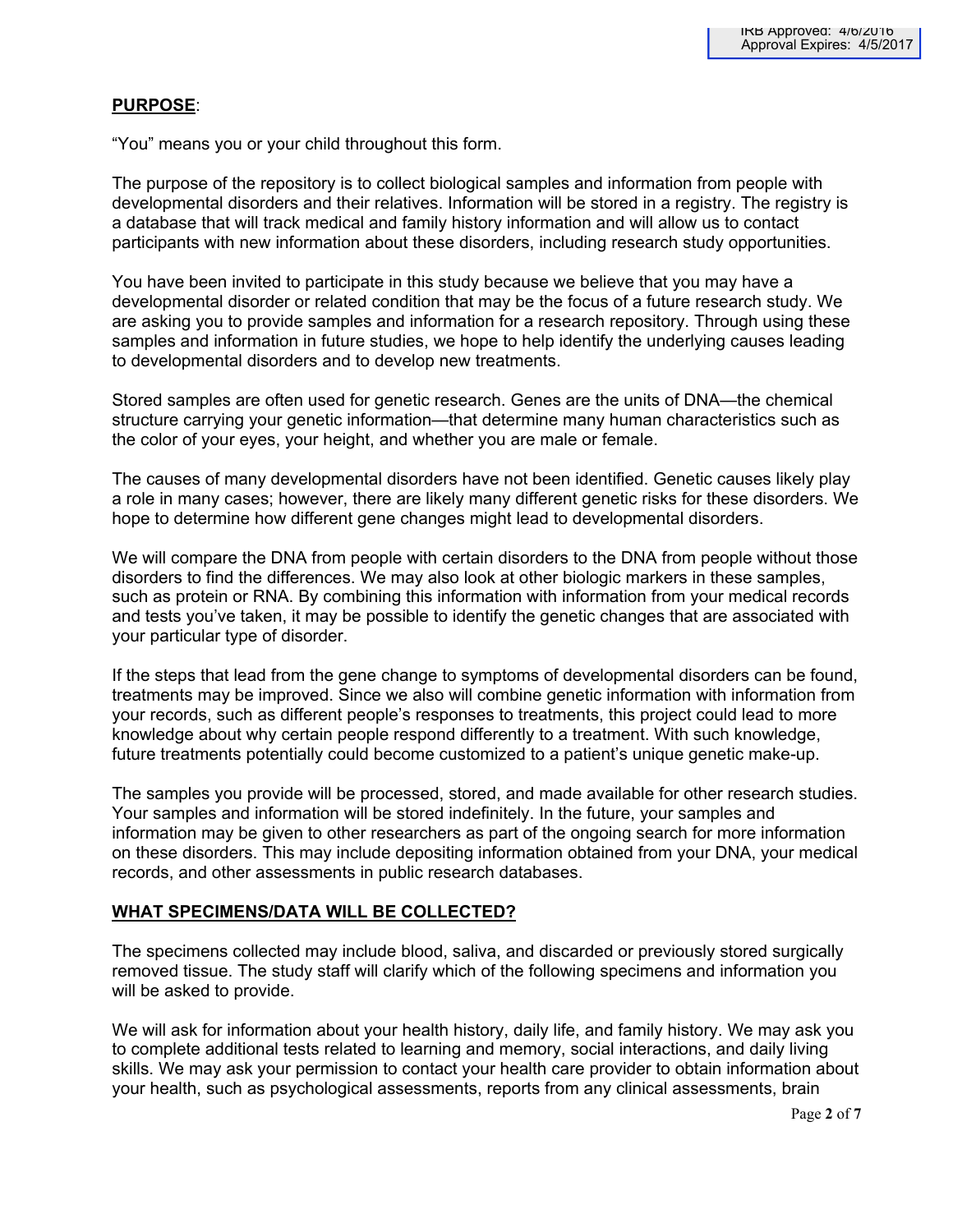scans, and genetic test results. If we need this information, we will ask you to sign a medical record release form giving us permission to obtain this information from your provider.

## **HOW WILL SPECIMENS/DATA BE COLLECTED?**:

Taking part in this study **may** involve the following:

- 1) Blood draw. We may collect a blood sample from a vein in your arm (up to four teaspoons).
- 2) Saliva collection. You will spit into a collection tube or we will swab your mouth. Approximately one teaspoon of saliva is required.
- 3) Tissue collection. If you have tissue removed as part of your medical care, such as during a surgery, we may ask for discarded ("leftover") or previously stored tissue to be transferred to us and added to the repository.
- 4) Medical history information. We will collect health information from your medical record. You may be asked to sign a separate form for the release of medical records.
- 5) Testing. You may be given questionnaires, forms, or asked questions by a researcher about your health and current skills. We may ask you to complete additional tests related to learning and memory, social interactions, and daily living skills. These may be obtained by phone, mail, or online.
- 6) Information about your relatives. You may be asked to give us health information about your relatives. Any information you give us will be kept strictly confidential. We will not contact your relatives without their permission. We may discuss with you the possibility of including your relatives in the study in the future.

The study visit will take between one and two hours and will involve at most one visit to OHSU. If the consent forms are reviewed with you by phone, then you will need to visit your local doctor or laboratory for sample collection or a saliva collection kit will be mailed to you. We will work with your local doctor or laboratory to ensure there is no cost to you for a blood draw.

## **WHAT WILL HAPPEN TO THE SPECIMENS/DATA?**

The specimens you give will be stored in a secure area in the O'Roak Laboratory at OHSU. Your medical information will be entered in a secure database, and paper copies will be stored in locked file cabinets. A code number will be assigned to your specimens and information. Specimens will be labeled only with this code number. Your stored medical information will include your name, contact information, and other identifiers. Only the investigators listed on this form will be able to link your code number to your name and other personal information and have access to your medical information. Researchers on this study may contact you in the future to update information about you, to inform you about new research opportunities, or to share research results.

In the future, your samples and information may be shared with other researchers at OHSU and elsewhere. This may include depositing information obtained from your DNA, your medical records and other assessments in public research databases, such as, but not limited to, the National Center for Biotechnology Information (NCBI) database of Genotypes and Phenotypes (dbGaP).

In these cases, your samples and information will only be labeled with a code number. Identifying information, such as your name, social security number, or date of birth, will be removed. Other researchers will not be able to link your name to the code number. If scientifically necessary, they may also be given information about the date the samples and information were obtained.

Specimens and information will be stored in this repository indefinitely. If in the future you decide you no longer want to participate in this research, we will remove your name and any other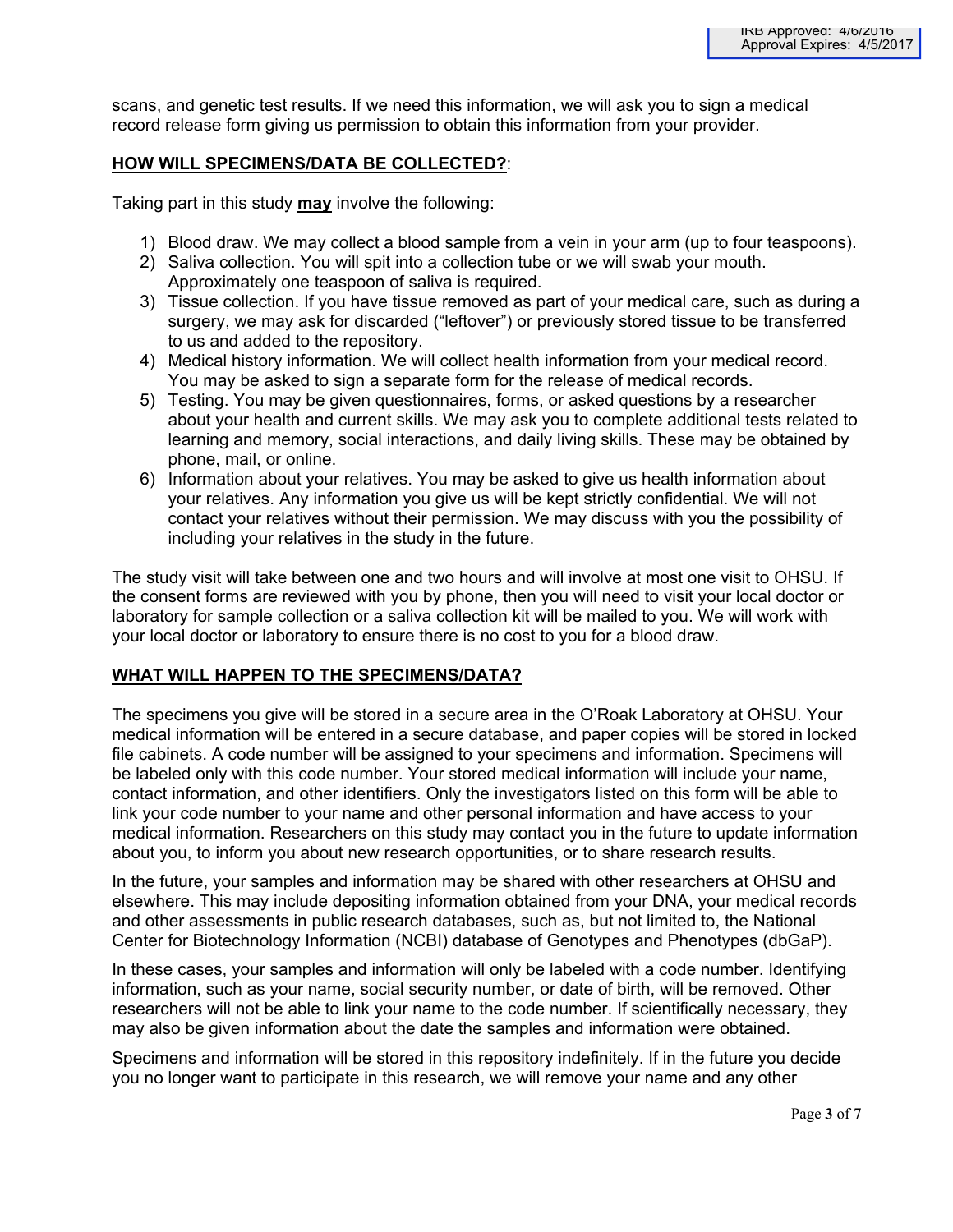identifiers from your samples and medical information but the material will not be destroyed and we will continue to use if for research.

# **ACCESS TO RESEARCH TEST RESULTS:**

If we discover information that is important for your health care (meaning a potential genetic explanation for your developmental disorder, or genetic information that would require action to treat or prevent a disease), either in this study or in the future, we will contact you and ask whether you wish to receive the results.

If you choose to receive the results, you may be required to have the test repeated in a clinical laboratory. You may learn information about your health that is upsetting or that impacts your family planning, family relationships, insurance, or career. Because genetic information is complex and sensitive, the results should be discussed with a genetic counselor or your primary care provider who can answer your questions or discuss your concerns*.* You would be responsible for all costs associated with having the test repeated and visiting a doctor or genetic counselor to discuss the results. The costs for the repeat testing and the counseling necessary to be certain that you understand what the results mean may be billed to you or to your third party carrier. (Caution: this will probably make the results available to the third party carrier and to your clinical record. You may choose to pay out of pocket instead.)

# **PRIVACY AND CONFIDENTIALITY PROTECTIONS:**

We will take steps to keep your personal information confidential, but we cannot guarantee total privacy. We will create and collect health information about you as described in the above sections of this form. Health information is private and is protected under federal law and Oregon law. By agreeing to be in this repository, you are giving permission (also called authorization) for us to use and disclose your health information as described in this form.

The investigators, study staff, and others at OHSU may use the information we collect and create about you in order to maintain and oversee this research repository and to conduct future research projects.

We may release this information to others outside of OHSU who are involved in conducting or overseeing research, including the Office for Human Research Protections (OHRP). OHRP is a federal agency that oversees research involving humans. OHRP is permitted to review and copy your records.

We will not release information about you to others not listed above, unless required or permitted by law. We will not use your name or your identity for publication or publicity purposes, unless we have your special permission.

Under Oregon law, suspected child or elder abuse must be reported to appropriate authorities. OHSU complies with Oregon state requirements for reporting certain diseases and conditions to local health departments.

When we send specimens or information outside of OHSU, they may no longer be protected under federal or Oregon law. In this case, your specimens or information could be used and re-released without your permission.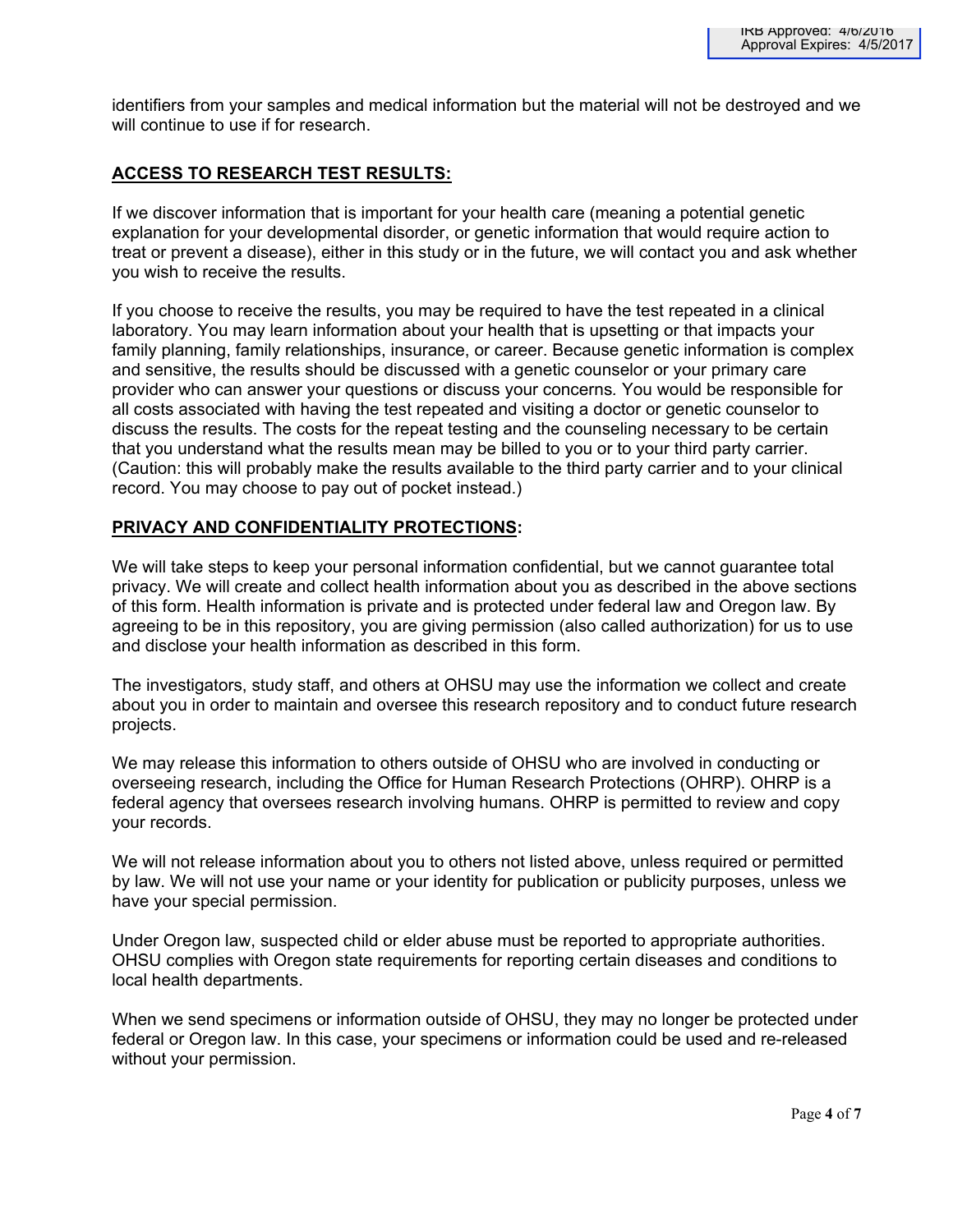Data or specimens from this study may be shared with other investigators for future research studies. A code number will be assigned to your samples and genetic information, as well as to other medical information about you. All data is maintained in a locked area. Only the investigators named on this consent form will be authorized to link the code number to you. Other investigators who may receive samples of your DNA, blood, saliva, tissue, genetic or medical information for research will be given only the code number. If scientifically necessary, they may also be given information about the date the samples and information were obtained. These outside collaborators will sign a data access agreement, agreeing not to attempt to identify you and to help protect your confidentiality.

Your genetic information may be shared in a public online database for future research. The database may contain the date that the samples and information were obtained, but will not contain any other information that directly identifies you, such as your name, address, or birth date, so it is unlikely that someone would know the genetic information came from you. In the future, people may develop ways to identify you or your blood relatives from this information, but currently, there is not a way to identify you without having additional information to compare to it, such as information from your DNA sample.

We may continue to use and disclose your information as described above indefinitely.

# **RISKS AND DISCOMFORTS**:

Although we have made every effort to protect your identity, there is a small risk of loss of confidentiality. If the results of these studies of your genetic makeup were to be accidentally released, it might be possible that the information we will gather about you as part of this study could become available to an insurer or an employer, or a relative, or someone else outside the study. Even though there are discrimination protections in both Oregon law and federal law, there is still a small chance that you could be harmed if a release occurred.

A federal law, called the Genetic Information Nondiscrimination Act (GINA), generally makes it illegal for health insurance companies, group health plans, and most employers to discriminate against you based on your genetic information. Be aware that this federal law does **not** protect you against genetic discrimination by companies that sell life insurance, disability insurance, or longterm care insurance. GINA also does not protect you against discrimination if you have already been diagnosed with the genetic disease being tested.

## Risks related to blood draw:

Blood drawing will cause some pain and carries a small risk of bleeding, bruising or infection at the puncture site.

Since "leftover" tissue will only be collected if you are having surgery for another reason, you will be counseled separately about these procedures by the clinician or investigator performing the procedure.

We may ask you questions about you or your child that you may find personal, embarrassing, or upsetting. You may refuse to answer any of the questions that you do not wish to answer.

## **BENEFITS**:

There will not be any direct benefits to you if you decide to participate in this research repository. Research conducted on these specimens and data may help researchers to better understand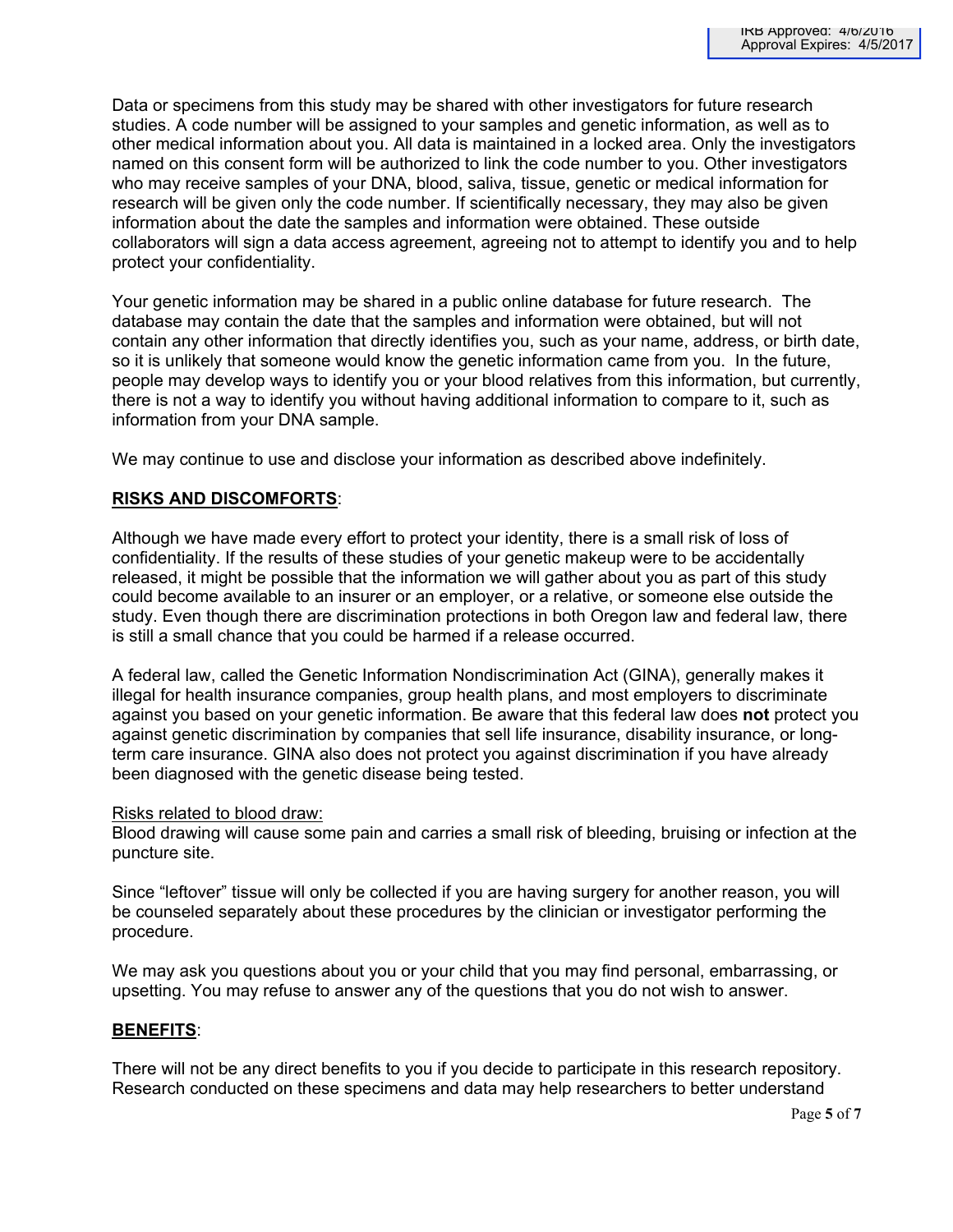health conditions in the future.

#### **COMMERCIAL DEVELOPMENT**:

Samples and information about you or obtained from you in this research may be used for commercial purposes, such as making a discovery that could, in the future, be patented or licensed to a company, which could result in a possible financial benefit to that company, OHSU, and its researchers. There are no plans to pay you if this happens. You will not have any property rights or ownership or financial interest in or arising from products or data that may result from your participation in this study. Further, you will have no responsibility or liability for any use that may be made of your samples or information.

#### **COSTS**:

There will be no cost to you for specimen collection, or for the storage and use of the specimens for research purposes. You will not be offered payment for participating in this repository.

#### **LIABILITY**:

If you believe you have been injured or harmed while participating in this research and require immediate treatment, contact Brian J. O'Roak, PhD at (503) 494-2971.

If you are injured or harmed by the study procedures, you will be treated. Neither OHSU, the Simons Foundation, nor the Edna S. Green Trust offers any financial compensation or payment for the cost of treatment if you are injured or harmed as a result of participating in this research. Therefore, any medical treatment you need may be billed to you or your insurance. However, you are not prevented from seeking to collect compensation for injury related to negligence on the part of those involved in the research. Oregon law (Oregon Tort Claims Act (ORS 30.260 through 30.300)) may limit the dollar amount that you may recover from OHSU or its caregivers and researchers for a claim relating to care or research at OHSU, and the time you have to bring a claim.

If you have questions on this subject, please call the OHSU Research Integrity Office at (503) 494- 7887.

#### **PARTICIPANT RIGHTS**:

If in the future you decide you no longer want to participate in this research repository, we will remove your name and any other identifiers from your biological samples and/or other information, but the material will not be destroyed and we will continue to use if for research.

This research is being overseen by an Institutional Review Board ("IRB"). You may talk to the IRB at (503) 494-7887 or irb@ohsu.edu if:

- Your questions, concerns, or complaints are not being answered by the research team.
- You want to talk to someone besides the research team.
- You have questions about your rights as a research subject.
- You want to get more information or provide input about this research.

You may also submit a report to the OHSU Integrity Hotline online at https://secure.ethicspoint.com/domain/media/en/gui/18915/index.html or by calling toll-free (877) 733-8313 (anonymous and available 24 hours a day, 7 days a week).